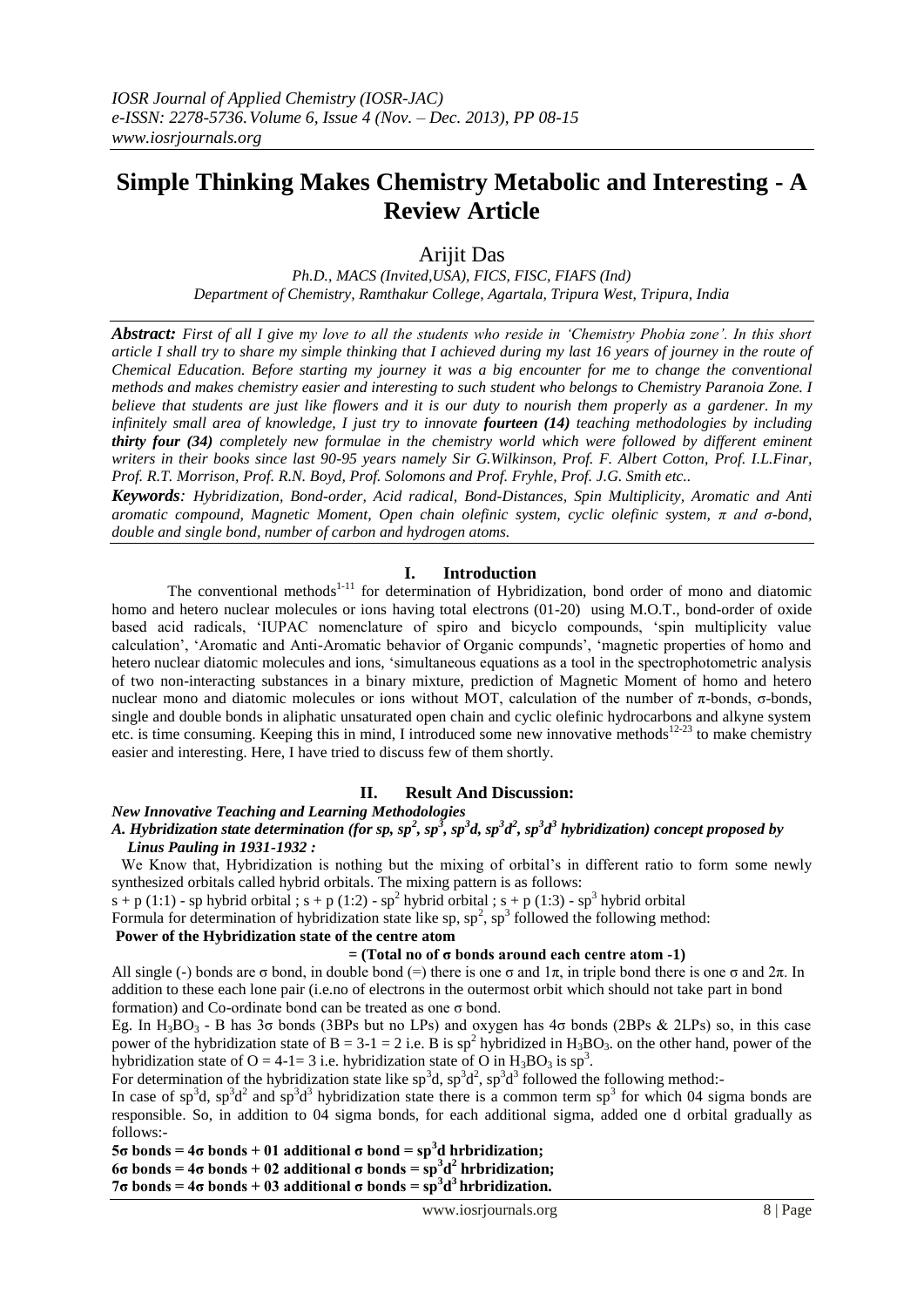Eg. IF<sub>4</sub><sup>+</sup>: I has 07 e<sup>-</sup>s in its outermost shell, so, in this case, subtract one e<sup>-</sup> from 07 i.e. 07-1= 06. So, out of 06 electrons, 04 electrons form 04 I-F bonds i.e. 04 sigma bonds and there is one LP. So, altogether there is 05  $\sigma$ bonds. So, 5σ bonds = 04 σ bonds + 01 additional σ bond = sp<sup>3</sup>d hrbridization.

B. For Bond Order of mono and diatomic homo and hetero nuclear molecules or ions having (1-20)e<sup>*s*</sup> and *oxide based acid radicals without M.O.T. proposed by Friedrich Hund and Robert Mulliken in 1933 :-*



**Fig:-1 (B.O. vs number of electrons)**

The graphical representation presented in Fig. 1 shows that bond-order gradually increases to 01 in the range (0-02) electrons then it falls to zero in the range (02-04) electrons then it further rises to 01 for (04-06) electrons and once again falls to zero for (06-08) electrons then again rises to 3 in the range (08-14) electrons and then finally falls to zero for (14-20) electrons. For total no of electrons 2, 6 and 14, we use multiple formulae, because they fall in the overlapping region in which they intersect with each other. **First of all we classify the molecules or ions into four (04) types based on the total no of electrons.**

i) Molecules and ions having total no of electrons within the range (0-2).

**In such case Bond order = n/2 ; [Where n = Total no of electrons]** Eg. H<sub>2</sub> (Total e s = 02), Therefore B.O. =  $n/2 = 02/2 = 1$ 

## **ii) Molecules and ions having total no of electrons within the range (2-6).**

**In such case Bond order = I 4- n I / 2 ;**

[Where n = Total no of electrons, 'I I' indicates Mod function i.e. the value of bond order is always positive] Eg.  $Li_2^+(5e^s)$  Therefore B.O. = I 4-5 I / 2 = 1/2 = 0.5.

## **iii)Molecules and ions having total no of electrons within the range (6-14).**

**In such case Bond order = I 8-n I / 2**

Eg: CO (Total  $e$ 's = 06+08=14), Therefore B.O.= I 08-14 I / 2 = 3

**iv)Molecules and ions having total no of electrons within the range (14-20).**

In such case Bond order =  $(20-n)/2$ ; [Where n = Total no of electrons] Eg. NO (Total  $e$ 's = 15), Therefore B.O. = 20-15/2 = 2.5

## *C. Bond order of oxide based Acid Radicals:* **In case of Acid Radicals**

 **B.O.=Valency of one of the peripheral atom + (Charge on Acid Radical / Total number of peripheral atoms)**

## Eg.

 $CIO<sub>4</sub>$ ; (Valency of one Peripheral atom i.e. Oxygen = 2, Charge on acid radical = -1, Total Number of Peripheral atoms = 04), Therefore B.O. =  $2 + (-1/4) = (8 - 1)/4 = 7/4 = 1.75$  $ClO<sub>3</sub>$ ; (Valency of one Peripheral atom i.e. Oxygen = 2, Charge on acid radical = -1, Total Number of Peripheral atoms = 03), Therefore B.O. =  $2 + (-1/3) = (6 - 1)/3 = 5/3 = 1.66$  $ClO<sub>2</sub>$ ; (Valency of one Peripheral atom i.e. Oxygen = 2, Charge on acid radical = -1, Total Number of Peripheral atoms = 02), Therefore B.O. =  $2 + (-1/2) = (4 - 1)/2 = 3/2 = 1.5$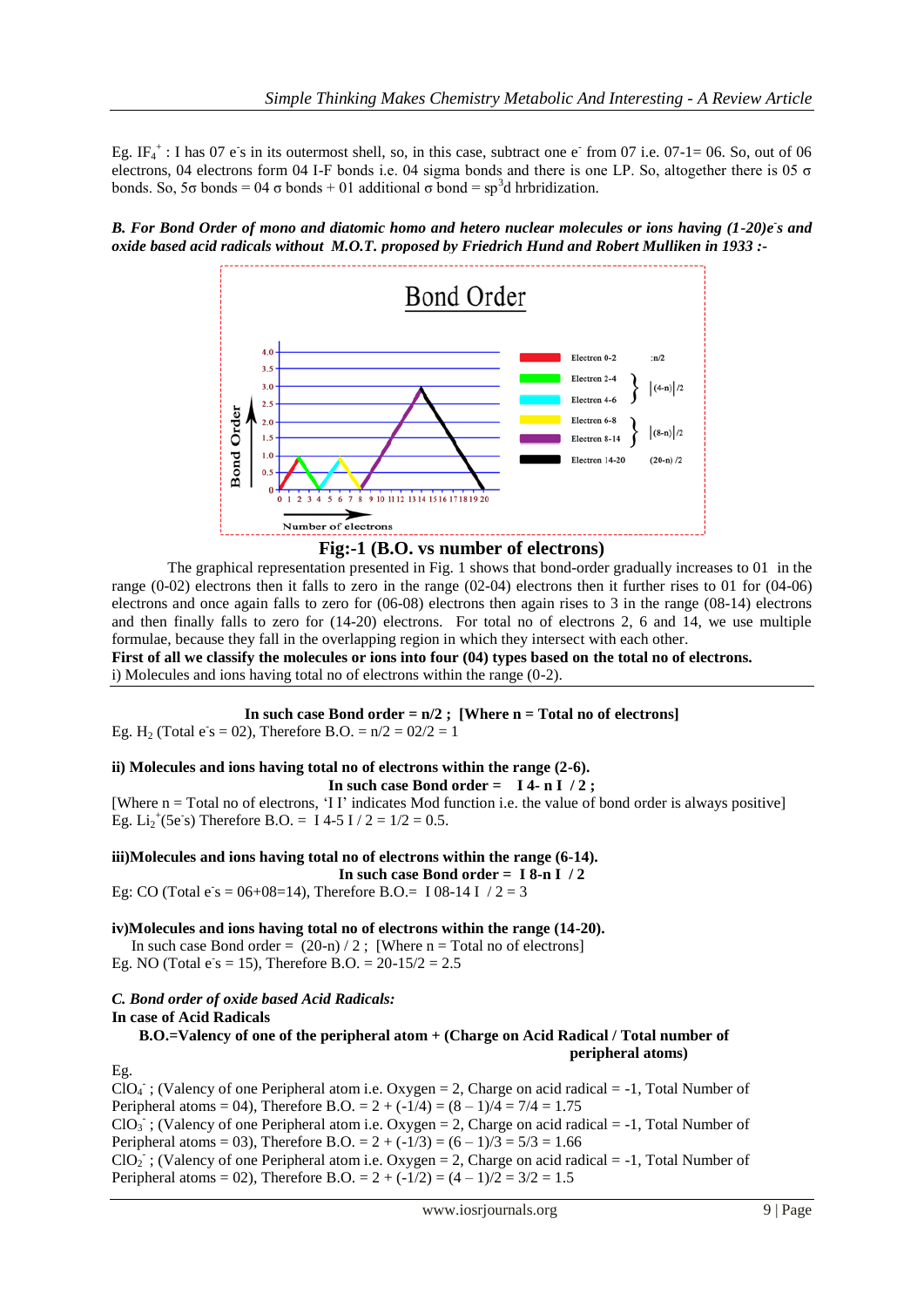AsO<sub>4</sub><sup>3-</sup>; (Valency of one Peripheral atom i.e. Oxygen = 2, Charge on acid radical = -3, Total Number of Peripheral atoms = 04), Therefore B.O. =  $2 + (-3/4) = (8 - 3)/4 = 5/4 = 1.25$ AsO<sub>3</sub><sup>3</sup>; (Valency of one Peripheral atom i.e. Oxygen = 2, Charge on acid radical = -3, Total Number of Peripheral atoms = 03), Therefore B.O. =  $2 + (-3/3) = 1.0$ 

## *Correlation among / between Literature values of bond-distances of some oxide based acid radicals with their predicted bond order values:*

Literature values of the Cl-O average bond lengths in  $ClO_4$ ,  $ClO_3$  and  $ClO_2$ ; As-O bond lengths in AsO<sub>4</sub><sup>3</sup> and AsO<sub>3</sub><sup>3-</sup> w.r.t. their Bond order suggest that with increasing bond-order M-O bond length (Where M = Cl, As etc.) decreases which is tabulated below.

| Oxide Based Acid Radicals | <b>Bond-Order Values</b> | Avg. M-O Bond-Distances   | Remarks               |
|---------------------------|--------------------------|---------------------------|-----------------------|
|                           |                          | As per Literature $(\AA)$ |                       |
| CIO <sub>4</sub>          | .75                      | 1.50                      |                       |
|                           |                          |                           | Increasing Bond-Order |
| CIO                       |                          | 1.64                      | decreases Bond Length |
| As(                       |                          |                           |                       |
|                           |                          |                           |                       |

| Table-1 (Correlation of some bond-distances with their predicted bond order values) |  |  |  |  |  |  |  |
|-------------------------------------------------------------------------------------|--|--|--|--|--|--|--|
|-------------------------------------------------------------------------------------|--|--|--|--|--|--|--|

#### *D. Magnetic Properties of homo and hetero nuclear diatomic molecules or ions without MOT:*

The present study involves three new formulae by just manipulating the number of unpaired electrons (n) using mod function (based on Applied Mathematics) and by means of these n values one can easily stumble the magnetic moment values in Bohr-Magneton using spin only formula  $\mu_s = \sqrt{n(n+2)}$  B.M., where B.M. = Bohr Magneton  $=$  Unit of Magnetic Moment,  $n =$  number of unpaired electrons.

First of all we classify the molecules or ions depending on the total number of electrons present in them in the following three (03) sets.

**Set-1: Molecules or ions having (1-3)e-s, (3-5)e-s, (5-7)e-s, (7-10)e-s, (13-16)e-s Set-2: Molecules or ions having (10-13)e-s and (16-19)e-s Set-3: Molecules or ions having 20 e-s**

Then for different set we have to use three different formulae to calculate the number of unpaired electrons and thus magnetic moment  $(u, in B.M.)$  can be evaluated in the following way:

**F-1(For Set-1) - for the determination of number of unpaired electrons (n) of molecules or ions having total number of electrons (1-3), (3-5), (5-7), (7-10) and(13-16)e-s:**

In this case, the number of unpaired electrons  $n = [I (ND - total e s) I]$ 

Here,  $ND = next$  digit i.e. digit next to minimum digit and 'I I' indicates Mod Function.

Eg:Molecules or ions having  $(1-3)e$  s, in this case ND = 2 because here minimum digit is 1.

Therefore, for He<sub>2</sub><sup>+</sup> (3e<sup>s</sup>), the total number of electrons will be 3, ND = 2,

Hence, unpaired electron  $n = I (ND - total e<sup>s</sup>) I = I (2-3) I = 1$ 

Hence, Magnetic Moment  $\mu_s = \sqrt{n(n+2)} B.M. = \sqrt{1(1+2)} BM = \sqrt{3} BM = 1.73 BM$ 

For the molecules or ions containing  $(3-5)e^{\frac{1}{5}}$ ,  $(5-7)e^{\frac{1}{5}}$ ,  $(7-10)e^{\frac{1}{5}}$ , and  $(13-16)e^{\frac{1}{5}}$  the ND value will be 4, 6, 8 and 14 respectively.

Hence, the value of  $n = [$  I (4-total e<sup>s</sup>) I ];  $[$  I (6- total e<sup>s</sup>) I ]  $[$  I (8- total e<sup>s</sup>) I ] and **[ I (14- total e-s) I ] respectively.**

**F-2(For Set-2) - for the determination of number of unpaired electrons (n) of molecules or ions having total number of electrons (10-13) and (16-19):**

In this case, the number of unpaired electrons  $n = [I (PD - total e<sub>S</sub>) I]$ 

Here, PD = Penultimate electron digit (i.e. before last electron).

Eg: for  $C_2$ <sup>-</sup> (13e<sup>s</sup>s), the total number of electrons will be 13, PD = 12

Hence, unpaired electron  $n = I(12 - \text{total } e \text{ s}) I = I(12-13) I = 1$ 

Hence, Magnetic Moment  $\mu_s = \sqrt{n(n+2)} B.M. = \sqrt{(1+2)} BM = \sqrt{3} BM = 1.73 BM$ 

For  $F_2$  (18e s), the total number of electrons will be 18, PD = 18

Hence, unpaired electron  $n = I(18 - \text{total } e^s) I = I(18-18) I = 0$ 

Hence, Magnetic Moment  $\mu_s = \sqrt{n(n+2)} B.M. = \sqrt{0(0+2)} BM = 0 BM =$ Diamagnetic in nature.

**F-3(For Set-3) - for the determination of number of unpaired electrons (n) of molecules or ions having total number of electrons 20:**

In this case, the number of unpaired electrons  $n = [I(20 - total e s) I]$ Eg: for Ne<sub>2</sub> (20e<sup>s</sup>), the total number of electrons will be 20,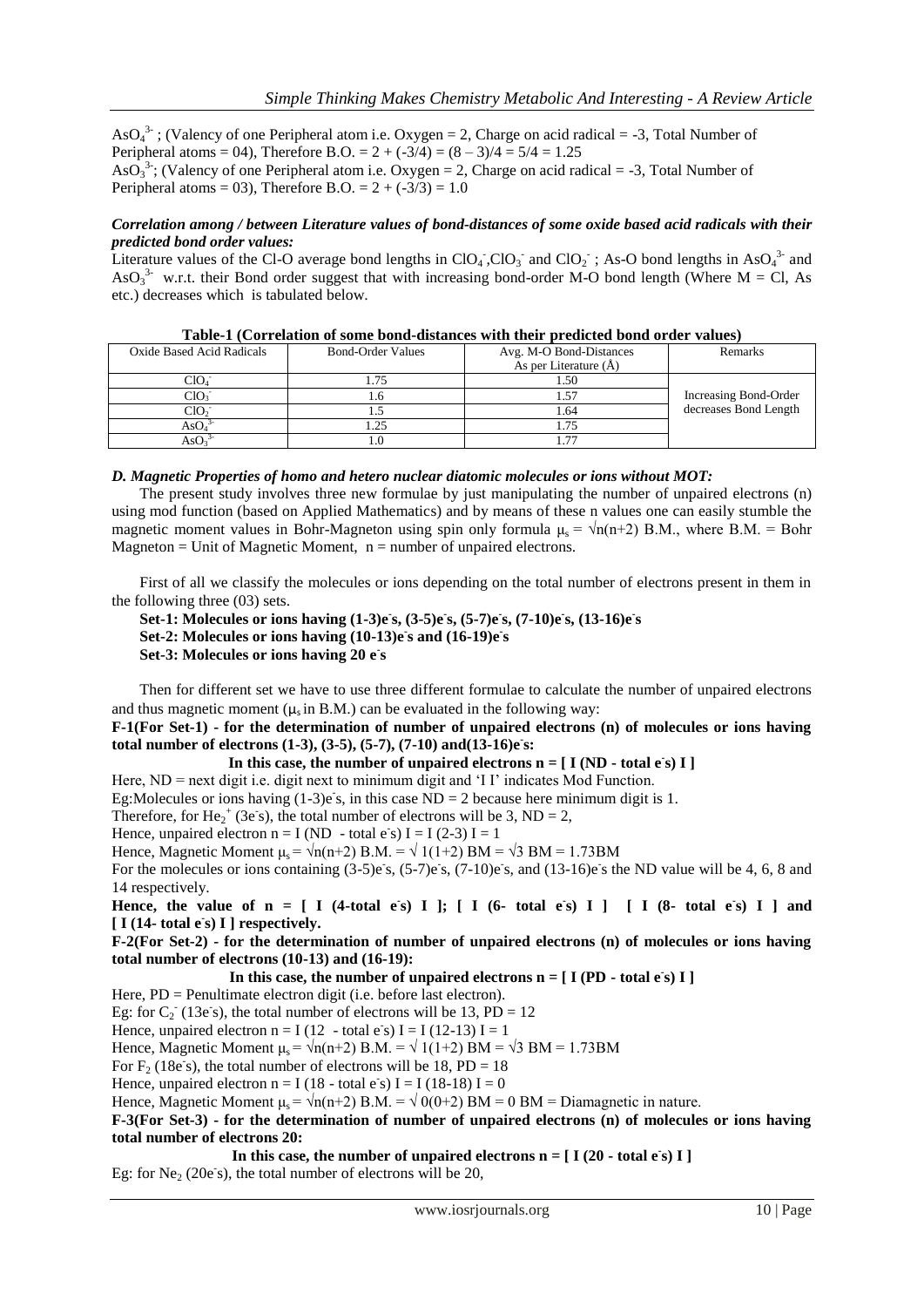Hence, unpaired electron  $n = I(20 - total e^s) I = I(20-20) I = 0$ Hence, Magnetic Moment  $\mu_s = \sqrt{n(n+2)} B.M. = \sqrt{0(0+2)} BM = 0 BM = Diamagnetic in nature.$ 

| Molecules or ions                                                    | Total Number of<br>$\overline{e}$ s | n value<br>(no of unpaired<br>electrons) | Magnetic moment $(\mu_s)$<br>in BM | Remarks       |
|----------------------------------------------------------------------|-------------------------------------|------------------------------------------|------------------------------------|---------------|
| $H_2^+$                                                              | $\mathbf{1}$                        |                                          | 1.73                               | Para magnetic |
| $H_2$ , $He_2^{2+}$                                                  | $\overline{2}$                      | $\Omega$                                 | $\overline{0}$                     | Diamagnetic   |
| $H_2$ , $He_2$ <sup>+</sup>                                          | 3                                   |                                          | 1.73                               | Para magnetic |
| He <sub>2</sub>                                                      | $\overline{4}$                      | $\theta$                                 | $\theta$                           | Diamagnetic   |
| $Li2+, He2$                                                          | 5                                   | 1                                        | 1.73                               | Para magnetic |
| $Li2$ , $He22$ , $Be22+$                                             | 6                                   | $\theta$                                 | $\mathbf{0}$                       | Diamagnetic   |
| $Be2+, Li2$                                                          | $\overline{7}$                      | $\mathbf{1}$                             | 1.73                               | Para magnetic |
| $Be2, Li22$                                                          | 8                                   | $\theta$                                 | $\overline{0}$                     | Diamagnetic   |
| $Be_2, B_2^+$                                                        | 9                                   |                                          | 1.73                               | Para magnetic |
| $B_2, Be_2^2, HF$                                                    | 10                                  | $\overline{c}$                           | 2.82                               | Para magnetic |
| $B_2, C_2^+$                                                         | 11                                  | 1                                        | 1.73                               | Para magnetic |
| $C_2, B_2^2, N_2^2, CN^+$                                            | 12                                  | $\overline{0}$                           | $\mathbf{0}$                       | Diamagnetic   |
| $C_2, N_2^+$                                                         | 13                                  | 1                                        | 1.73                               | Para magnetic |
| $N_2$ , $CO$ , $NO^+$ , $C_2^2$ <sup>-</sup> , $CN^-$<br>$,O_2^{2+}$ | 14                                  | $\overline{0}$                           | $\mathbf{0}$                       | Diamagnetic   |
| $N_2$ , $NO, O_2$ <sup>+</sup>                                       | 15                                  | $\mathbf{1}$                             | 1.73                               | Para magnetic |
| NO <sub>1</sub> O <sub>2</sub>                                       | 16                                  | $\overline{c}$                           | 2.82                               | Para magnetic |
| $O_2^-$                                                              | 17                                  | $\mathbf{1}$                             | 1.73                               | Para magnetic |
| $F_2, O_2^2$ <sup>2</sup> , HCl                                      | 18                                  | $\Omega$                                 | $\theta$                           | Diamagnetic   |
| $F_2^-$                                                              | 19                                  | 1                                        | 1.73                               | Para magnetic |
| Ne <sub>2</sub>                                                      | 20                                  | $\Omega$                                 | $\mathbf{0}$                       | Diamagnetic   |

| Table:-2(Magnetic moments of homo and hetero nuclear diatomic molecules or ions) |  |  |  |
|----------------------------------------------------------------------------------|--|--|--|
|                                                                                  |  |  |  |
|                                                                                  |  |  |  |

## *E. Evaluation of Spin Multiplicity value, first discovered by Friedrich Hund in 1925. :*

The formula which is generally used for the prediction of spin multiplicity value is  $[(2S+1)$ , where S =  $\Sigma$ s = total spin quantum no] is time consuming. To keep the matter in mind a new innovative method has to be introduced for calculation of spin-multiplicity value in the easiest way by ignoring the calculation of total spin quantum number ( $S = \Sigma s$ ).

First of all we should classify the species (atoms, molecules, ions or complexes) for which spin multiplicity should be evaluated into three types based on the nature of alignment of unpaired electrons present in them.

**i) Species having unpaired electrons in upward alignment (↑):** 

```
In this case, spin multiplicity = (n+1); where n = number of unpaired electrons.
```


Spin multiplicity =  $(n+1)$  =  $(1+1)$  = 2 (spin state = doublet);  $(2+1)$  = 3 (spin state = triplet) and  $(3 + 1)$  = 4 (spin state  $=$  quartet) respectively.

↑↓ ↑↓ ↑

Spin multiplicity =  $(n+1)$  =  $(2 + 1)$  = 3 (in this case ignore paired electrons) (spin state = triplet) and  $(1 + 1)$  = 2  $(spin state = doublet)$ 

|--|

Spin multiplicity =  $(n + 1) = (0 + 1) = 1$  (spin state = singlet)



Spin multiplicity =  $(-n + 1) = (-1 + 1) = 0$ ;  $(-2 + 1) = -1$  and  $(-3 + 1) = -2$  respectively.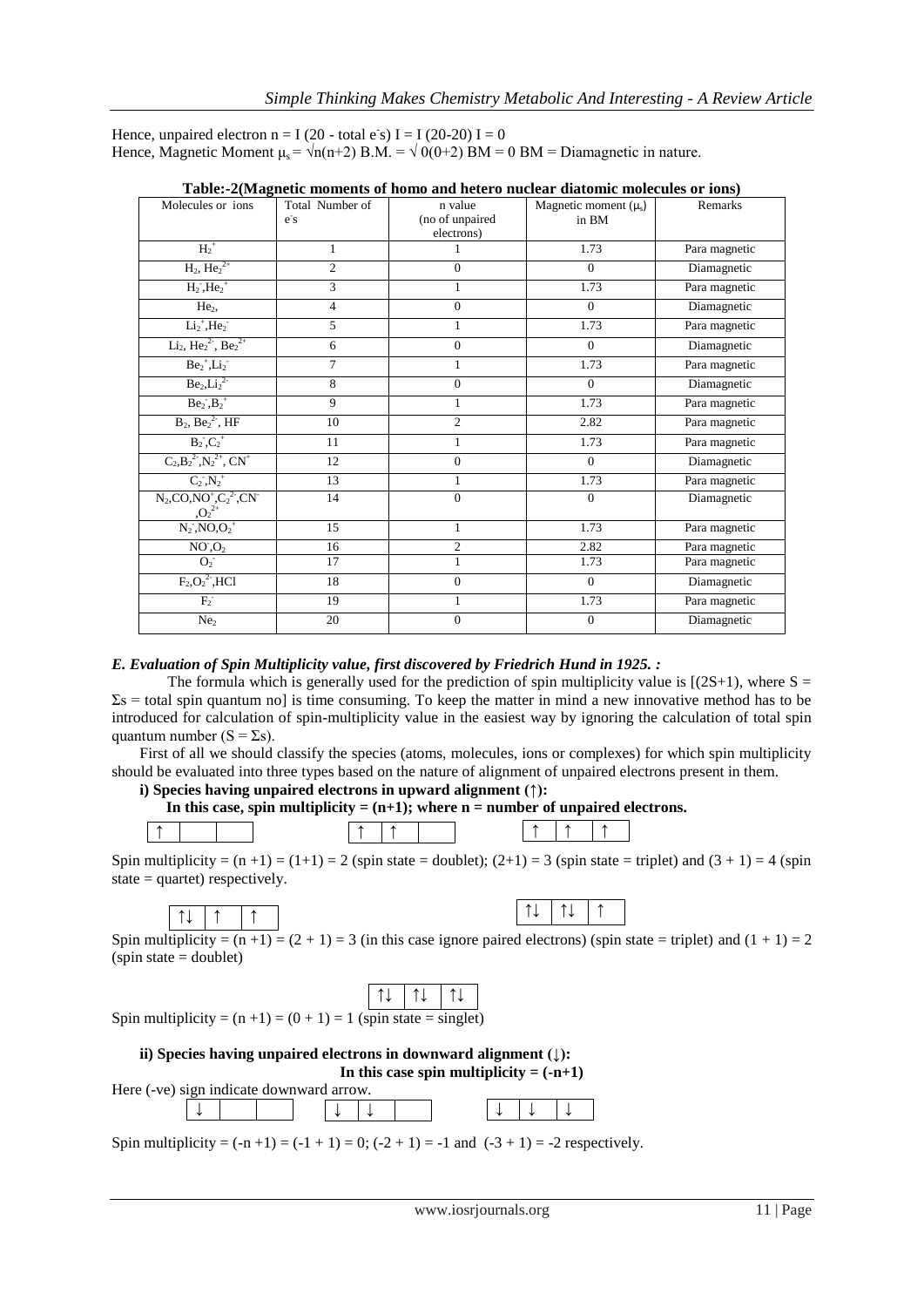

Hence Spin multiplicity =  $[(+n) + (-n) + 1] = [(+2) + (-1) + 1] = 2$  (spin state = doublet)



Here the total no of unpaired electrons  $= 5$  in which three unpaired electrons lie upward (+3) and two unpaired electrons lie downward (-2) .

Hence Spin multiplicity =  $[(+n) + (-n) + 1] = [(+3) + (-2) + 1] = 2$  (spin state = doublet)

| Spin multiplicity value | Spin state     |
|-------------------------|----------------|
|                         | Singlet        |
|                         | Doublet        |
|                         | Triplet        |
|                         | <b>Ouartet</b> |
|                         | Ouintet        |

|--|

#### *F. Identification of Aromatic and Anti-Aromatic nature of Organic Compounds without Huckel's Rule of Aromaticity, devised by Huckel in 1931 :*

The present study will be a new innovative method involving two formulae by just manipulating the no of  $\pi$ bonds within the ring system and delocalized electron pair (excluding  $\pi$  electron pair within the ring system) with one  $(01)$ .

#### *i) Prediction of Aromatic behavior:*

In the first case, the compound must be cyclic, planar (i.e. all the carbon atoms having same state of hybridization) with even number of A value, where  $[$ **A** = πb+e p+1(constant)], here πb = number of π bonds with in the ring system and  $e\bar{p}$  = number of electron pair outside or adjacent to the ring system i.e. if the ring contains hetero atoms (atoms containing lone pair of electrons) which can undergo delocalization and each negative charge if present may be treated as one pair of electrons.

If the value of 'A', for a certain organic compound comes out as even number then this compound will be treated as aromatic compound.

#### *ii) Prediction of Anti-aromatic behavior:*

In the second case, the compound must be cyclic, planar (i.e. all the carbon atoms having same state of hybridization) with odd number of A value, where  $[A = \pi b + e \, p + 1$ (constant)], here  $\pi b$  = number of  $\pi$  bonds with in the ring system and  $e^-p$  = number of electron pair outside or adjacent to the ring system i.e. if the ring contains hetero atoms which can undergo delocalization and each negative charge if present, may be treated as one pair of electrons.

If the value of 'A', for a certain organic compound comes out as odd number then this compound will treat as anti-aromatic compound.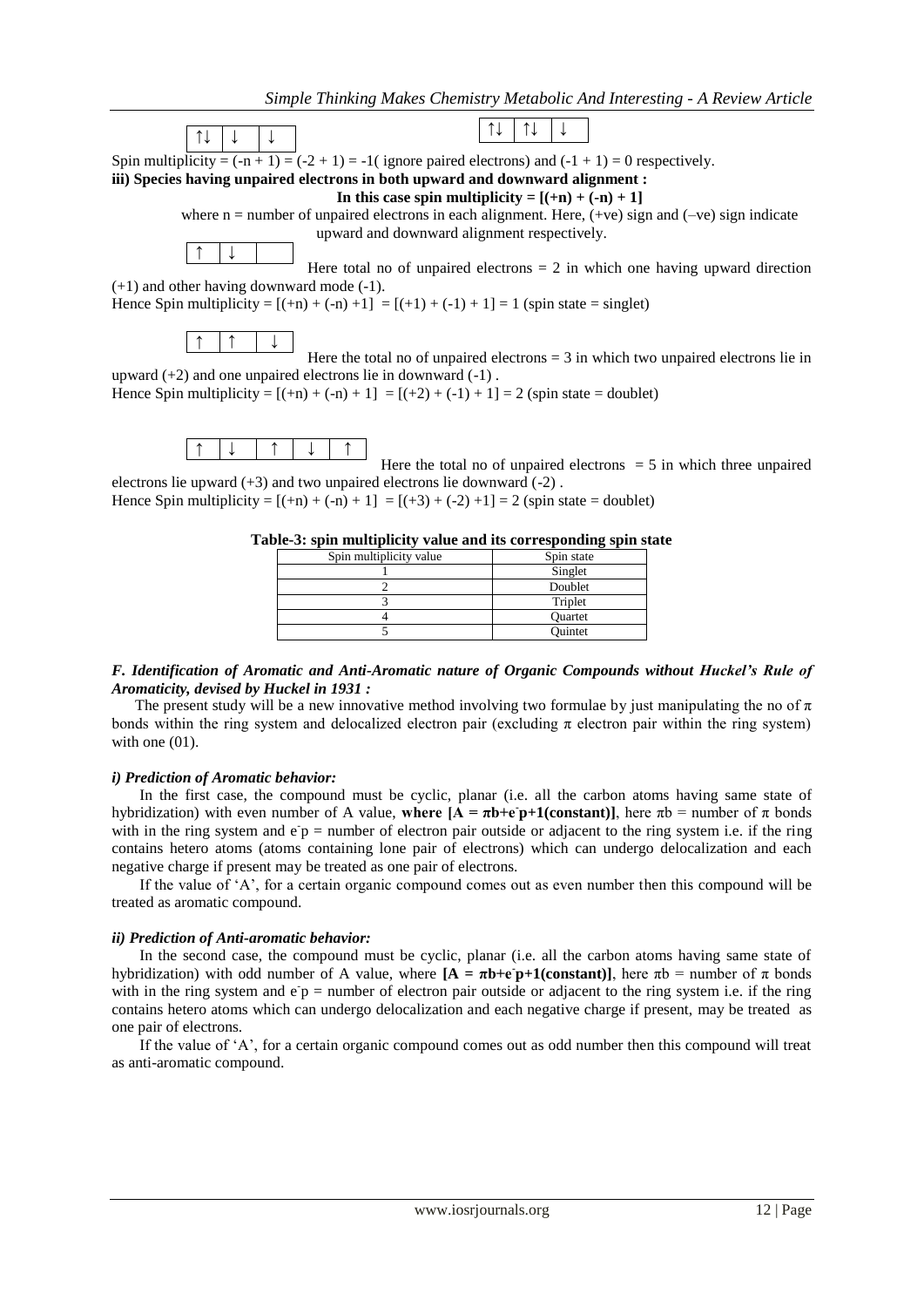|                                                             |                                                                                                  | Aromatic and anti-aromatic nature of organic compounds by calculating A value)                              |                                                                                  |                                                                      |
|-------------------------------------------------------------|--------------------------------------------------------------------------------------------------|-------------------------------------------------------------------------------------------------------------|----------------------------------------------------------------------------------|----------------------------------------------------------------------|
| Organic Compound<br>(Cyclic, Planar/Cyclic, non-<br>planar) | $\pi b$ value<br>$\lceil \pi b \rceil$ = number<br>of $\pi$ bonds<br>with in the<br>ring system] | e p value<br>$\epsilon$ = number of delocalized<br>electron pair outside or adjacent to<br>the ring system] | A value<br>$[A = \pi b + e^{\dagger} p +$<br>$1$ (constant)]<br>(even no/odd no) | Nature<br>of compound<br>aromatic/anti-<br>aromatic/non<br>aromatic) |
| Benzene or [6] annulene<br>(Cyclic, Planar)                 | $3 \pi$ bonds                                                                                    | $\Omega$                                                                                                    | $3 + 0 + 1 = 4$<br>(even no)                                                     | Aromatic                                                             |
| Naphthalene<br>(Cyclic, Planar)                             | $5 \pi$ bonds                                                                                    | $\Omega$                                                                                                    | $5 + 0 + 1 = 6$<br>(even no)                                                     | Aromatic                                                             |
| Cyclopropenyl cation<br>(Cyclic, Planar)                    | $1 \pi$ bond                                                                                     | $\mathbf{0}$                                                                                                | $1 + 0 + 1 = 2$<br>(even no)                                                     | Aromatic                                                             |
| Cyclopropenyl anion<br>(Cyclic, Planar)                     | $1 \pi$ bond                                                                                     | (For one negative charge on carbon<br>which undergoes delocalization)                                       | $1 + 1 + 1 = 3$<br>(odd no)                                                      | Anti-aromatic                                                        |
| Cyclobutadiene or<br>[4] annulene<br>(Cyclic, Planar)       | $2 \pi$ bonds                                                                                    | 0                                                                                                           | $2 + 0 + 1 = 3$ (odd<br>no)                                                      | Anti-aromatic                                                        |
| Cyclopentadienyl cation<br>(Cyclic, Planar)                 | $2 \pi$ bonds                                                                                    | $\Omega$                                                                                                    | $2 + 0 + 1 = 3$ (odd<br>no)                                                      | Anti-aromatic                                                        |
| Pyridine<br>(Cyclic, Planar)                                | $3 \pi$ bonds                                                                                    | $\Omega$<br>(Here lone pair on N does not take<br>part in delocalization)                                   | $3 + 0 + 1 = 4$<br>(even no)                                                     | Aromatic                                                             |

**Table -4. (Aromatic and anti-aromatic nature of organic compounds by calculating A value)**

#### *G. Rapid calculation of the number of π-bonds, σ-bonds, single and double bonds in aliphatic unsaturated open chain and cyclic olefinic hydrocarbons:*

The molecular formula which defines a very large number of chemical structure, in this particular case, it is a herculean task to calculate the nature and number of bonds. Earlier Badertscher *et al*<sup>11</sup>studied a novel formalism to characterize the degree of unsaturation of organic molecules<sup>1</sup>. But no such work has not been taken till now to calculate the number and types of bonds in open chain olefinic system having complex molecular formulae like  $C_{176}H_{250}$ ,  $C_{2000}H_{2000}$ .

Keeping this in view, a rapid method has been proposed for the calculation of number of  $π$ -bonds,  $σ$ -bonds, single and double bonds with the help of following 06 (six) completely new formulae for certain aliphatic unsaturated open chain and cyclic olefinic hydrocarbons.

## *For Open Chain Aliphatic Hydrocarbons:*

*Calculation of π-bonds and double bonds (P):*

In the first case, we have to count the number of carbon atoms  $(X)$  and the number of hydrogen atoms  $(Y)$ in a given unsaturated hydrocarbon containing double bonds.

The formula to calculate the number of  $\pi$  bonds or double bonds for an aliphatic straight chain olefin is

 $P=[(2X-Y)/2]+1$ 

Where,  $X =$  number of carbon atoms;  $Y =$  number of hydrogen atoms and  $P =$  number of  $\pi$  bonds/double bonds.

E.g.: In C<sub>176</sub>H<sub>250</sub>, X = 176, Y = 250, therefore P =  $(2 \times 176 - 250)/2 +1 = 51 + 1 = 52$  number of  $\pi$  bonds or double bonds.

## *Calculation of σ-bonds (S):*

In this case, first we have to count the number of carbon atoms  $(X)$  and the number of hydrogen atoms  $(Y)$ in the given unsaturated hydrocarbon containing double bonds.

The formula to calculate the number of  $\sigma$  bonds for an aliphatic straight chain olefin is

$$
S = [X + Y - 1]
$$

Where,  $X =$  number of carbon atoms;  $Y =$  number of hydrogen atoms and  $S =$  number of sigma bonds ( $\sigma$ bonds).

E.g.: In C<sub>176</sub>H<sub>250</sub>, X = 176, Y = 250, therefore P = 176 + 250 -1 = 425  $\sigma$  bonds.

*Calculation of Single bonds (A):*

The total number of single bond for an aliphatic straight chain olefin is

$$
A=[(3Y/2)-2]
$$

where  $A =$  number of single bonds and Y is number of hydrogen atoms.

E.g.: In C<sub>176</sub>H<sub>250</sub>, Y = 250, therefore  $A = [(3 \times 250)/2] = 375 - 2 = 373$  single bonds.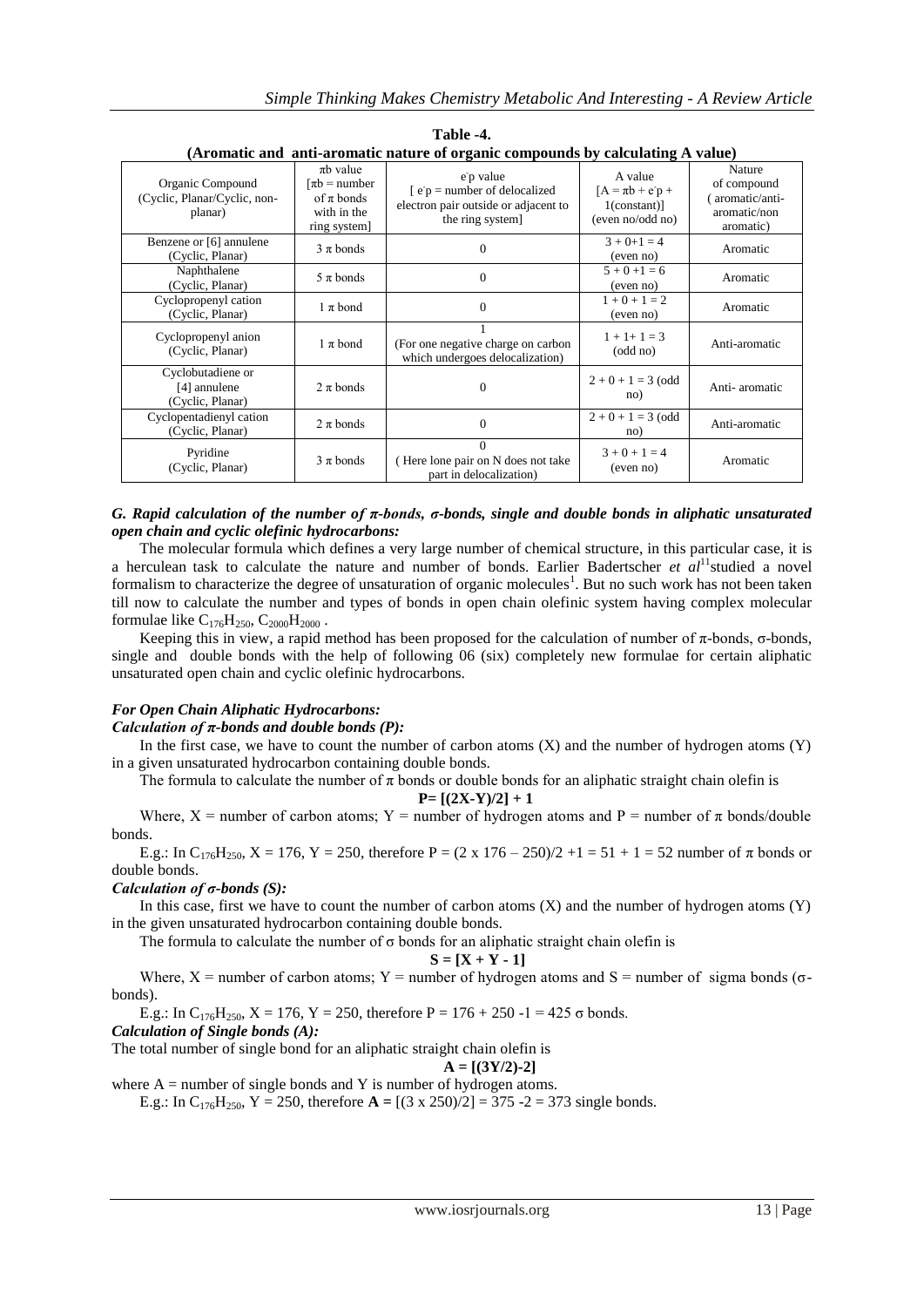| 1 АВLЕ -Э                    |                                                                 |                                     |                      |                                        |                                                 |  |
|------------------------------|-----------------------------------------------------------------|-------------------------------------|----------------------|----------------------------------------|-------------------------------------------------|--|
| <b>Example</b><br>$(C_xH_v)$ | <b>Straight-chain Structure</b>                                 | $\pi$ bond/ bonds<br>$[(2X-Y)/2+1]$ | σ bonds<br>$[X+Y-1]$ | <b>Single</b><br>bonds<br>$[(3Y/2)-2]$ | <b>Double</b><br>bond/bonds<br>$[(2X-Y)/2 + 1]$ |  |
| $C_2H_4$                     | $H_2-C=C-H_2$                                                   |                                     | 5                    | 4                                      |                                                 |  |
| $C_3H_6$                     | $H_2C=CH-CH_3$                                                  |                                     | 8                    | $\overline{ }$                         |                                                 |  |
| $C_3H_4$                     | $H_2C=C=CH$                                                     | $\overline{c}$                      | 6                    | 4                                      | $\overline{2}$                                  |  |
| $C_4H_8$                     | $i)H_2C=CH-CH_2-CH_3$<br>$ii)H_3C-HC=CH-CH_3$                   |                                     | 11                   | 10                                     |                                                 |  |
| $C_4H_6$                     | $i)H_2C=C=CH-CH_3$<br>ii)H <sub>2</sub> C=CH-CH=CH <sub>2</sub> | $\overline{c}$                      | 9                    | 7                                      | $\overline{2}$                                  |  |
| $C_4H_4$                     | $H_2C=C=C=CH_2$                                                 | 3                                   | $\tau$               | 4                                      | 3                                               |  |
| $C_{176}H_{250}$             |                                                                 | 52                                  | 425                  | 373                                    | 52                                              |  |
| $C_{2000}H_{2000}$           |                                                                 | 1001                                | 3999                 | 2998                                   | 1001                                            |  |
| $C_{99}H_4$                  |                                                                 | 98                                  | 102                  | 4                                      | 98                                              |  |
| $C_{23}H_{12}$               |                                                                 | 18                                  | 34                   | 16                                     | 18                                              |  |

**TABLE -5**

#### *For Cyclic aliphatic olefinic hydrocarbons: Calculation of π-bonds and double bonds (Pc):*

In the first case, we have to count the number of carbon atoms  $(X)$  and the number of hydrogen atoms  $(Y)$ in the given unsaturated cyclic olefinic hydrocarbons.

The formula to calculate the number of  $\pi$  bonds or double bonds for an aliphatic cyclic olefin is

 $P_c = [(2X-Y)/2]$ 

Where, X = number of carbon atoms; Y = number of hydrogen atoms and  $P_c$  = number of  $\pi$  bonds or double bonds in the cyclic olefinic system.

E.g.: In cyclooctatetraene (C<sub>8</sub>H<sub>8</sub>),  $X = Y = 8$ , therefore P<sub>c</sub> = 16-8/2 = 4 number of  $\pi$  bonds or double bonds.

## *Calculation of σ-bonds (Sc):*

In the first case, we have to count the number of carbon atoms  $(X)$  and the number of hydrogen atoms  $(Y)$ in the given unsaturated cyclic olefinic hydrocarbons.

The formula to calculate the number of  $\sigma$  bonds for an aliphatic cyclic olefin is

$$
S_c = [X + Y]
$$

Where, X = number of carbon atoms; Y = number of hydrogen atoms and  $S_c$  = number of sigma bonds ( $\sigma$ bonds) in cyclic olefinic system.

Eg: In cyclooctatetraene ( $C_8H_8$ ),  $X = Y = 8$ , therefore  $S_c = 8+8 = 16$  number of  $\sigma$  bonds.

## *Calculation of Single bonds (Ac):*

The total number of single bonds in aliphatic cyclic olefin can be calculated by using the formula  $A_c$  = [3Y/2] where  $A_c$  = number of single bonds and y is number of hydrogen atoms in aliphatic cyclic olefin.

E.g.: In cyclooctatetraene (C<sub>8</sub>H<sub>8</sub>), Y = 8, therefore  $A_c = 24/2 = 12$  number of single bonds.

| 1 АВLЕ -0                    |                   |                                                      |                                   |                                     |                                             |  |  |
|------------------------------|-------------------|------------------------------------------------------|-----------------------------------|-------------------------------------|---------------------------------------------|--|--|
| <b>Example</b><br>$(C_xH_v)$ | Cycloalkene       | $\pi$ bond / bonds (P <sub>c</sub> )<br>$[(2X-Y)/2]$ | $\sigma$ bonds $(S_c)$<br>$[X+Y]$ | Single bonds<br>$(A_c)$<br>[(3Y/2)] | <b>Double</b><br>bond/bonds<br>$[(2X-Y)/2]$ |  |  |
| $C_3H_4$                     | Cyclopropene      |                                                      |                                   |                                     |                                             |  |  |
| $C_4H_4$                     | Cyclobutadiene    |                                                      |                                   |                                     |                                             |  |  |
| $C_5H_6$                     | Cyclopentadiene   |                                                      |                                   |                                     |                                             |  |  |
| $C_6H_8$                     | Cyclohexadiene    |                                                      | 14                                | 12                                  |                                             |  |  |
| $C_7H_8$                     | Cycloheptatriene  |                                                      |                                   | 12                                  |                                             |  |  |
| $C_8H_8$                     | Cyclooctatetraene |                                                      | 16                                | 12                                  |                                             |  |  |

## **TABLE -6**

## **III. Conclusions:**

It is expected that these innovative methods would go a long way to help to the students of chemistry of Undergraduate, Senior Undergraduate and Post-Graduate level who would choose the subject as their career. Experiment *in vitro* on 100 students showed that by using these new innovative methods students can save up to 30-40 mins time in the examination hall. On the basis of this, I can strongly recommend to use these new metabolic interesting methods.